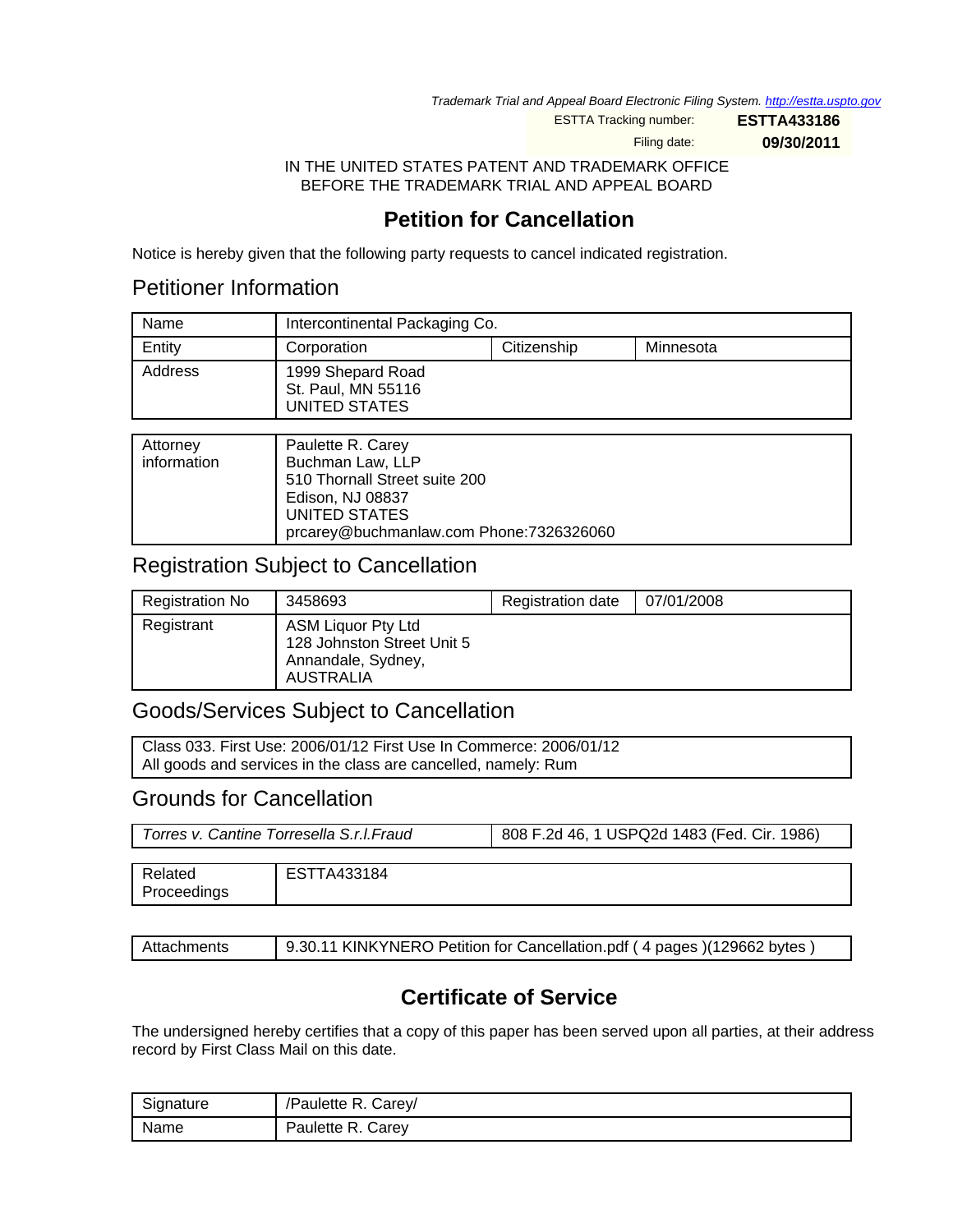| Date | 1⁄201<br>$\epsilon$<br>ገዓ/<br>יו ר<br>_______ |
|------|-----------------------------------------------|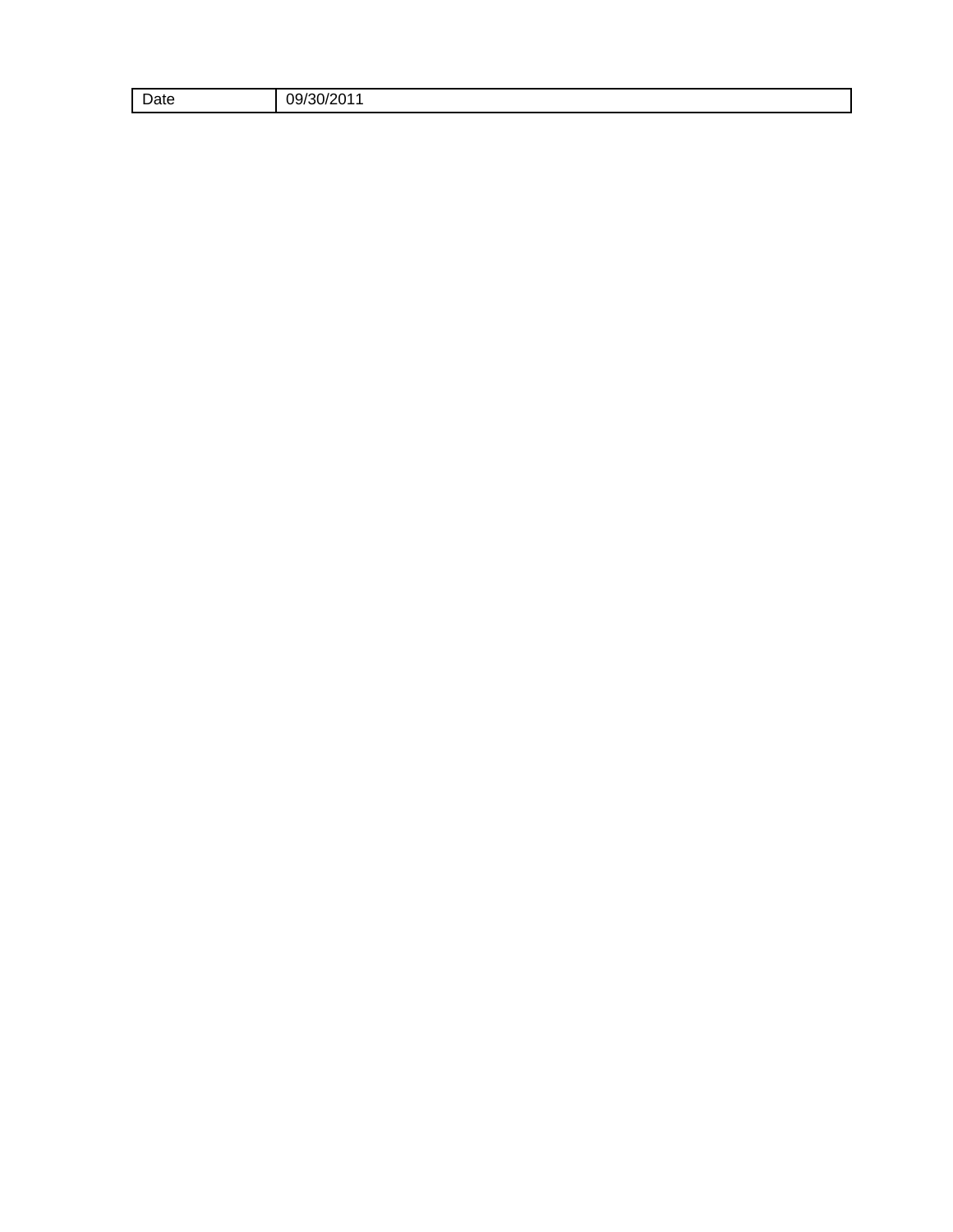#### IN THE UNITED STATES PATENT AND TRADEMARK OFFICE BEFORE THE TRADEMARK TRIAL AND APPEAL BOARD

 $\mathcal{Y}$  $\big)$  $\big)$  $)$  Cancellation No.

In the Matter of Registration No. 3458693 Date of Registration: July 1, 2008

| INTERCONTINENTAL PACKAGING CO. |             |
|--------------------------------|-------------|
|                                | Petitioner, |
|                                |             |
| VS.                            |             |
| ASM LIQUOR PTY LTD.            |             |
|                                | Registrant, |

**Assistant Commissioner for Trademarks** P.O. Box 1451 Alexandria, VA 22313-1451

#### PETITION FOR CANCELLATION

Petitioner, INTERCONTINENTAL PACKAGING CO. believes that it will be damaged by registration of the mark shown in Registration No. 3458693 and hereby Petitions to Cancel the same. As grounds for cancellation, Petitioner hereby alleges as follows:

Petitioner is a Minnesota Corporation having its principal place of business at  $1<sub>1</sub>$ 1999 Shepard Road, St. Paul, MN 55116.

Upon information and belief, ASM LIQUOR PTY LTD. ("Registrant") is a  $2.$ Partnership organized and existing under the laws of the Country of Australia with its address at 128 Johnston Street, Unit 5, Annandale, Sydney, Australia.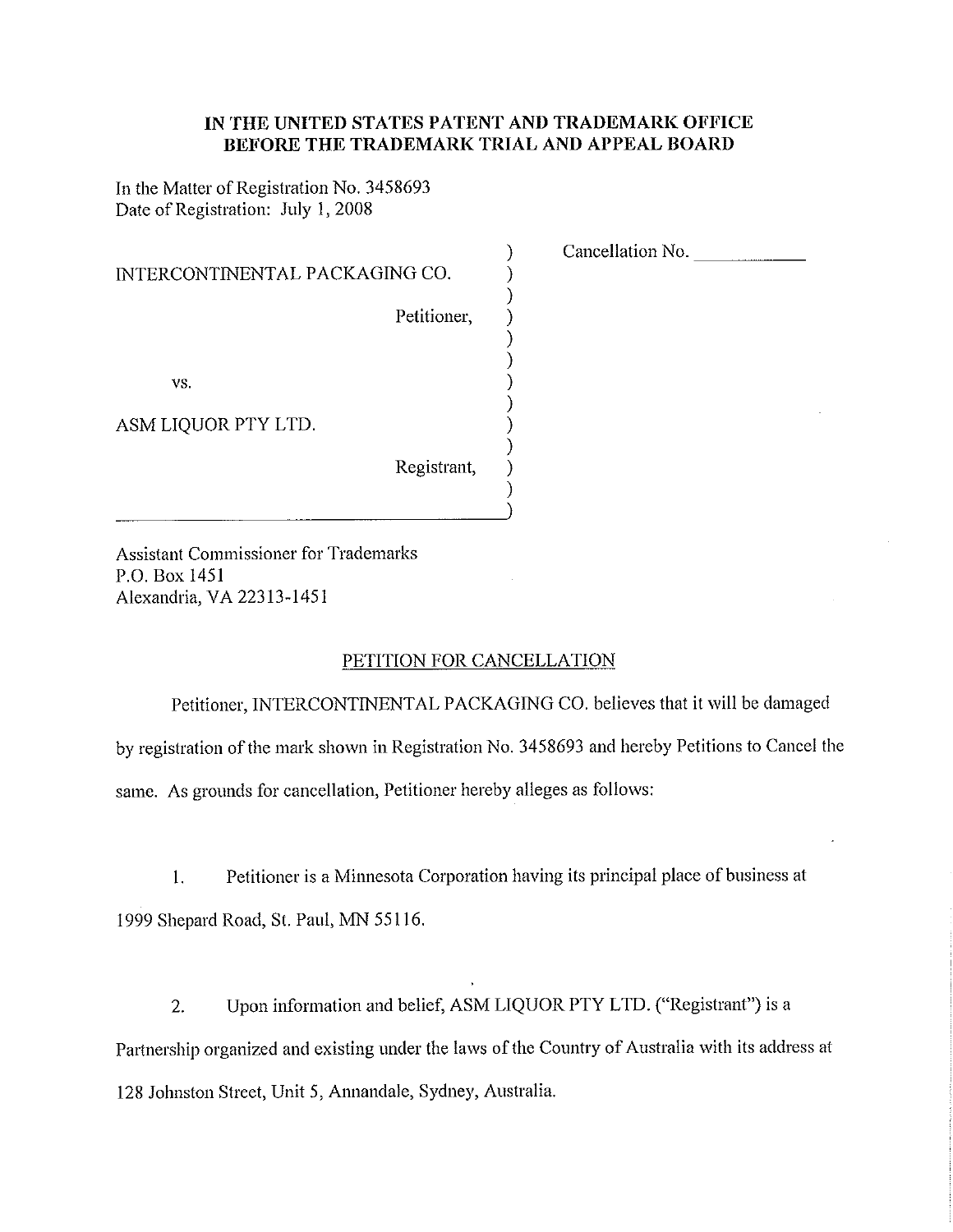$\mathcal{E}$ Registrant has obtained a registration for KINKYNERO RUM for rum claiming a first date of use in commerce of January 12, 2006.

 $\overline{4}$ . Petitioner is the owner of U.S. trademark Application Serial No. 85212918 for KINKY filed on January 7, 2011 for distilled spirits and liqueurs in Class 33.

Petitioner is being harmed by the Registration because the USPTO Examining 5. Attorney has refused the Application for registration on the grounds that the Application is likely to be confused with the prior pending Registration.

Registration No. 3458693 was obtained fraudulently in that the Statement of Use 6. filed by the Registrant, under notice of Section 1001 of Title 18 of the United States Code, stated that the mark was in use in commerce. The statement was false in that the mark was not in use in the commerce in, or with, the United States by Registrant or any related company, license or predecessor in interest of Registrant. Said statement was made by an authorized agent of Registrant with the knowledge and belief that the statement was false. Said false statement was made with the intent to induce authorized agents of the U.S. Patent and Trademark Office to grant said registration, and, reasonably relying upon the truth of said false statements, the U.S. Patent and Trademark Office did, in fact, grant said registration.

 $7.$ Registration No. 3458693 was obtained fraudulently in that, the Statement of Use, under notice of Section 1001 of the Title 18 of the United States Code, stated that the specimen submitted in support of the Statement of Use showed the mark as used in commerce. Said statement was false in that the specimens were not used by Registrant, or any related company, licensee or predecessor in interest of Registrant, in commerce in or with the United States. Said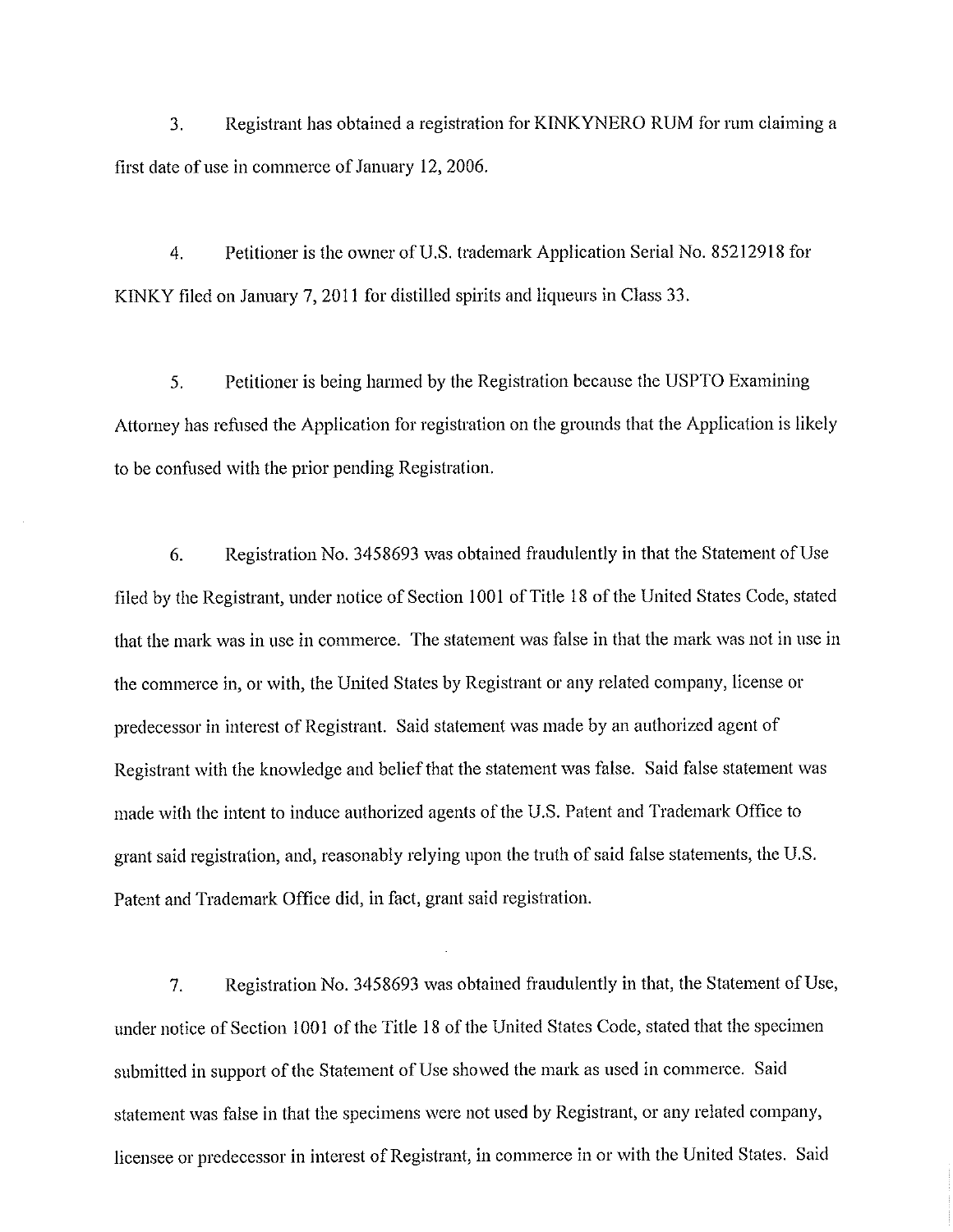false statement was made with the intent to induce authorized agents of the U.S. Patent and Trademark Office to grant said registration, and, reasonably relying upon the truth of said false statements, the U.S. Patent and Trademark Office did, in fact, grant said registration.

Petitioner is damaged and will continue to be damaged because Registrant's 8. KINKYNERO mark stands as a bar to Petitioner's ability to federally register and protect its KINKY mark.

WHEREFORE, Opposer prays that this Petition for Cancellation of Registration No. 3458693 be granted resulting in judgment effecting the cancellation of the Registration.

Dated: September 30, 2011

Respectfully Submitted,

BUCHMAN LAW FIRM, LLP Attorneys for Petitioner

 $By:$ 

Paulette R. Carey-510 Thornall Street, Suite 200 Edison, NJ 08837  $(732)$  632-6060